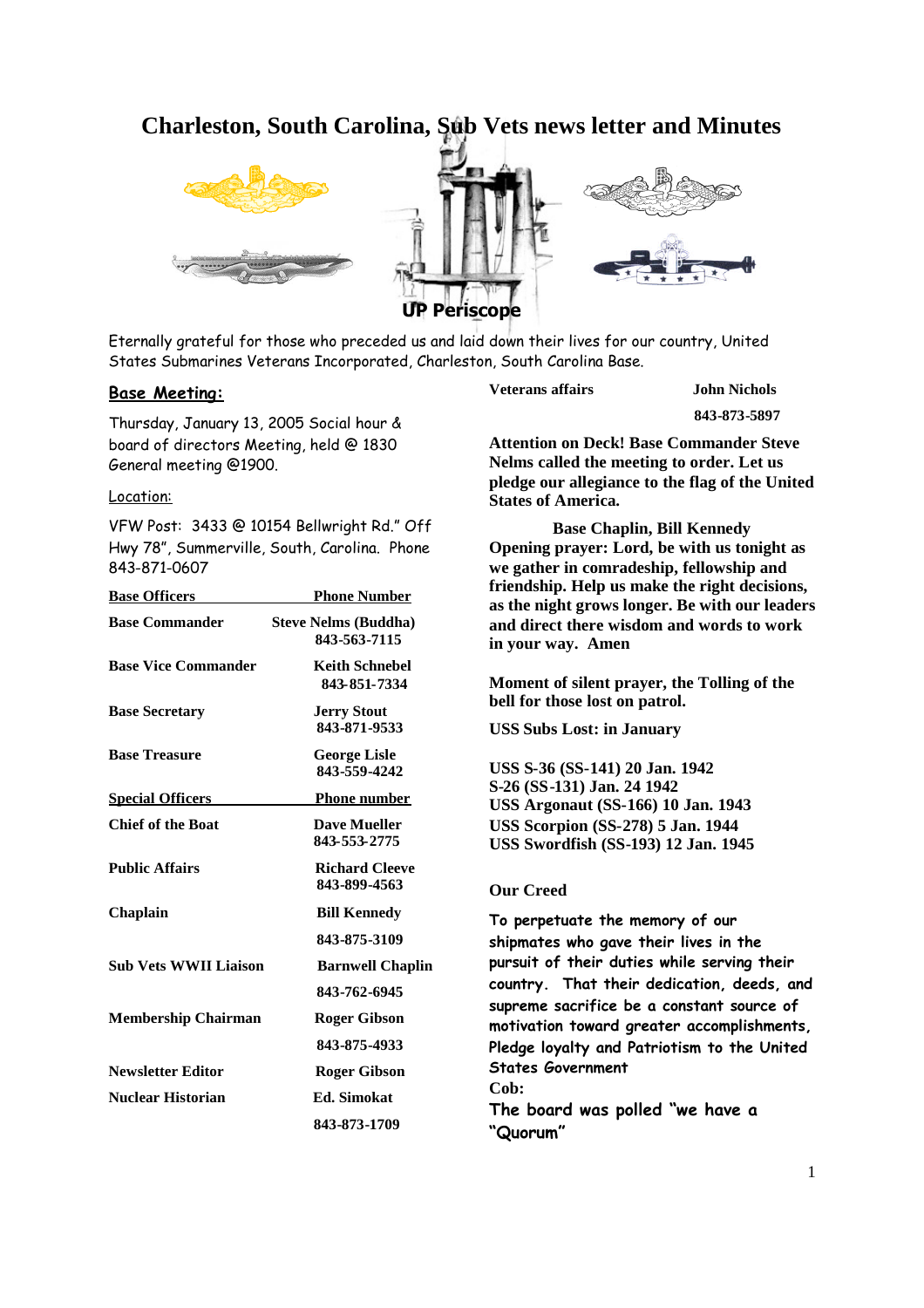#### **No minutes taken!**

Our December meeting was held at the Elks Club in Summerville, a good time was held by all, we had in attendance approximately 115 members and wives along with the WWII Subvets.

The food was coordinated by Stacy Power, Lee Allison and Jerry Stout, with a variety of casseroles and deserts, our thanks to all who helped set up and on the Sundays clean up, "Question" has anyone seen Bill Roberts swing the swab? The reason I noticed as I was swabbing I heard this "Cracking" sound next to me it was Robbie and the noise was coming from his Knees and shoulders as he swung the swab but he made it, good job Bill.

The depth charge was won by John Dash and the Little David mirror was won by Walt Deal.

Two members were honored for their dedication to the base and for going the extra mile when needed, Bill Roberts and Roger Gibson, they were given a couple of presents as gesture of thanks (Bill is still smiling) I wonder why? But keep in mind there are a lot of other members that also go that extra mile and our thanks go to them also.

# **Things accomplished this year!**

Besides our normal yearly functions, we had the **Hunley Burial in April**, for those who were honored to participate in the ceremonies I know it will always be remembered by you, to lift the remains of the **first submariners** in the **world** and place them in a place of honor prior to their burial, this will always be a part of you and we are now a part of history.

## **Little David**

What a project this was for those who were involved it was fun and a lot of Dirty work, we had to strip it down and cut out the bad spots and weld in a new bottom plank and paint, oh yes for those who didn't use gloves when we painted it took a minimum of 10 days to see your skin "I Know". We had a lot of specialty people, one for example got the name of tunnel "Rat" that was Richard Wise he would disappear in the stern compartment and all you would see is two eyes looking at you, then we had straight line Ben "Heber" handy man with the torch, and PM

Smith who was always building sand castles and the nozzle gang at the wrong end of the nozzle, remember you don't stick your hand in front of the nozzle, it stings. The master carpenter Mike who built the conning tower and Stacy along with his riveting crew were drilling and installing planks, now this was tricky for the people in side, you had to be an the ball as the drill bits came through to insure you were not in the way.

While all this was going on, Freddie was in the kitchen cooking our lunch and trying to keep the dogs from eating it. "thanks for keeping us fed" **There were so many others involved we thank those who helped.**

Little David was taken to Moncks Corner museum at the Santee Canal park, the rededication and reception held for those in the restoration crew.

# **Scholarship fund**

In honor of rear Admiral Osborne, this was set up by Jim Yates along with the committee members; monies were donated (500 dollar) by the base members and will be a yearly function.

#### **Blue Star Mothers**

This was a group of mothers of our soldiers in Iraq, they were looking for assistance in sending Christmas packages to their sons and daughters in the war zone, the Air force chipped in with the transportation this allowed the monies to be used for Christmas stockings and packages, and we donated 270 dollars from the base members, good job.

#### **Casino night**



This was established this year to get our members together have some fun food and camaraderie, we meet at the Ranch "Steve's" place in Dorchester, we have a lot of fun see if your wife will let you out for the night.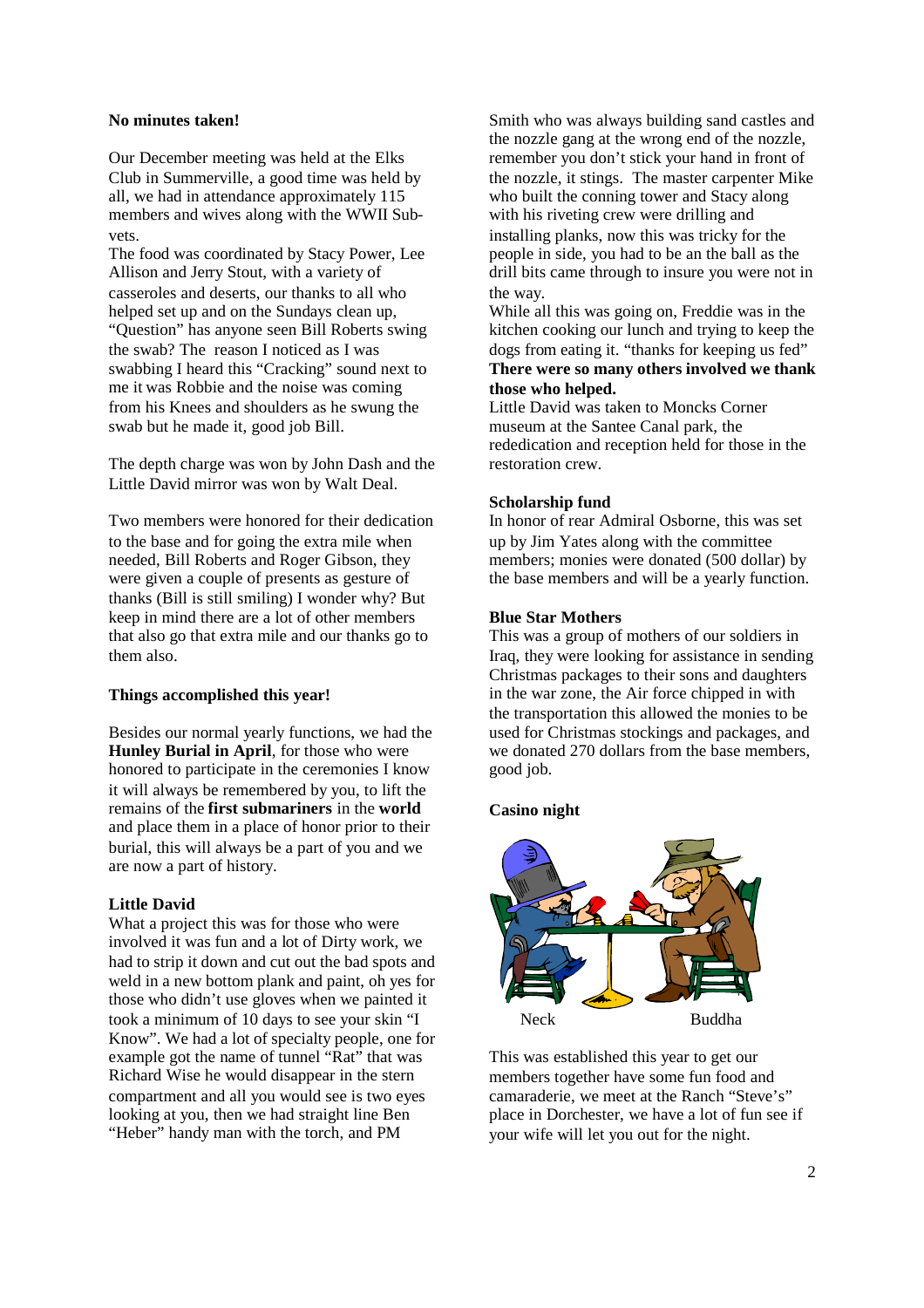# **Membership**

We are currently at around 176 active members with two more joining at the Christmas party, Jerry "Base Secretary" has sent letters and notices to members, resulting in paid up membership of all but approx 40 members, life membership was stressed in letters and news letters to get in before the dead line of January 2005 or you will be paying triple the amount, we had a good turn out and response, hats off to **Jerry**.

"Yes I know I owe some members new cards for life membership for our base"

#### **Meetings**

Our meetings have grown from when I first starting attending with the change in leadership and the "Laidback" atmosphere we conduct our sessions we have grown from about 15-20 attending to an average of 70-80 for each meeting and that's at least 10% not signing the attendance log, a special thanks to the VFW post for allowing us to have our meetings there, just remember when we are done to clean up the area your at.

#### **Store Keeper**

Curly, has kept us abreast in all the goodies needed to maintain our "Stature" and proper appearance, I know this takes a lot of time and effort our hats off to you and thanks.

#### **Web Master**

Richard Cleve has maintained our web page and all the inputs, for those who don't do much computer work it is not as easy as you think how he does it I don't know I'm still learning myself and haven't scratched the surface. Thanks Richard from all of us.

#### **Chaplain's corner**

We have lost some members this year and we have some members that need our prayers, our Vice Commander Keith has been in and out of the hospital, Robert Kotzke has been fighting his illness, George Lisle has had a rough road to follow this year and Curley Houck fell and broke his neck and James Madison in and out of hospital getting special treatments so we need to keep the prayer's going to our members, there is a lot of "Power" when we pray together the good Lord will listen.

#### **Our Cob**

Since taking over from Bill Roberts, Dave "Neck" has done a tremendous job our hats off to him even if we had to remind him to poll the board, but one thing was accomplished this year with special training any torpedo man now can hook the public address system with no trouble.

#### **Parades and veterans functions**

We attended all parades but one that was canceled (St. George) won first place at Harleyville, the Christmas parades were night parades and we has the float all decked out with lights all went well until the Summerville parade when we had to rig for reduced electrical power the problem has since been resolved. (Nukes can not hook anything up with out a procedure)

#### **Sub-vets WWII**



# **Our thanks**

A reminder they have meetings every other month and welcome to attend and become an associate member, also the **Amberjack memorial** is up coming White point gardens On February 14, 2004: at 1300



I hope everybody had a real good Christmas. The Christmas party had a super turnout and I think everybody had a real good time. I think we had every chair filled and next year we will have to find a bigger place at the rate we are growing. Thanks for all the help, so many participated in all kinds of ways to make this a successful party. In the first part of the New Year we are planning on having a garage sale with the profits going to the Sub